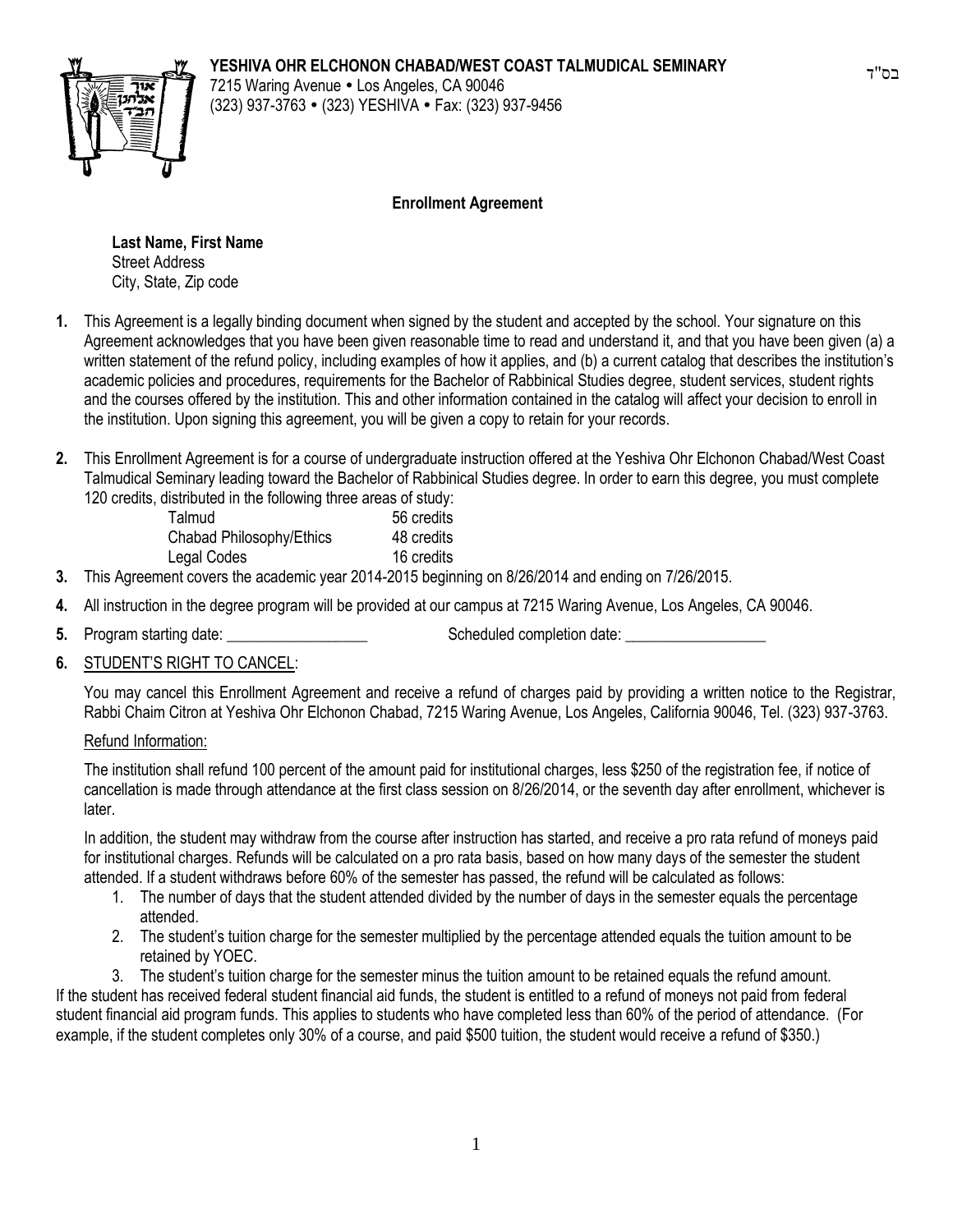Students that withdraw after 60% of the semester has passed are responsible to pay for all charges for that semester.

The school will also refund money collected for sending to a third party on the student's behalf such as license or application fees.

If the school cancels or discontinues a course of educational program, the school will make a full refund of all charges. Refunds will be paid within 45 days of cancellation or withdrawal.

## **7.** NOTICE CONCERNING TRANSFERABILITY OF CREDITS AND CREDENTIALS EARNED AT OUR INSTITUTION

The transferability of credits you earn at Yeshiva Ohr Elchonon Chabad/West Coast Talmudical Seminary is at the complete discretion of an institution to which you may seek to transfer. Acceptance of the Bachelor of Rabbinical Studies you earn in Yeshiva Ohr Elchonon Chabad/West Coast Talmudical Seminary is also at the complete discretion of the institution to which you may seek to transfer. If the credits or Bachelor of Rabbinical Studies, that you earn at this institution are not accepted at the institution to which you seek to transfer, you may be required to repeat some or all of your coursework at that institution. For this reason you should make certain that your attendance at this institution will meet your educational goals. This may include contacting an institution to which you may seek to transfer after attending Yeshiva Ohr Elchonon Chabad/West Coast Talmudical Seminary to determine if your credits or Bachelor of Rabbinical Studies will transfer.

**8.** The State of California created the Student Tuition Recovery Fund (STRF) to relieve or mitigate economic losses suffered by students in educational programs who are California residents, or are enrolled in a residency programs attending certain schools regulated by the Bureau for Private Postsecondary and Vocational Education.

You may be eligible for STRF if you are a California resident or are enrolled in a residency program, prepaid tuition, paid the STRF assessment, and suffered an economic loss as a result of any of the following:

- 1. The school closed before the course of instruction was completed.
- 2. The school's failure to pay refunds or charges on behalf of a student to a third party for license fees or any other purpose, or to provide equipment or materials for which a charge was collected within 180 days before the closure of the school.
- 3. The school's failure to pay or reimburse loan proceeds under a federally guaranteed student loan program as required by law or to pay or reimburse proceeds received by the school prior to closure in excess of tuition and other costs.
- 4. There was a material failure to comply with the Act or this Division within 30 days before the school closed or, if the material failure began earlier than 30 days prior to closure, the period determined by the Bureau.
- 5. An inability after diligent efforts to prosecute, prove, and collect on a judgment against the institution for a violation of the Act."
- **9.** You are required to pay the non refundable state-imposed assessment for the Student Tuition Recovery Fund (STRF) if all of the following applies to you:

1. You are a student in an educational program, who is a California resident, or are enrolled in a residency program, and prepay all or part of your tuition either by cash, guaranteed student loans, or personal loans, and

2. Your total charges are not paid by any third-party payer such as an employer, government program or other payer unless you have a separate agreement to repay the third party.

You are not eligible for protection from the STRF and you are not required to pay the STRF assessment if either of the following applies:

1. You are not a California resident, or are not enrolled in a residency program, or

2. Your total charges are paid by a third party, such as an employer, government program or other payer, and you have no separate agreement to repay the third party.

**10.** Fees and Charges: You are responsible for the following tuition fees and charges for the 2014-15 academic year:

- \$700.00 REGISTRATION (of which \$250.00 is non-refundable.)
- \$12,600.00 TUITION
- \$7,750.00 ROOM & BOARD
- \$10.50 STRF FEE (.05% of the institutional charges non refundable)
- \$21,060.50 TOTAL CHARGES